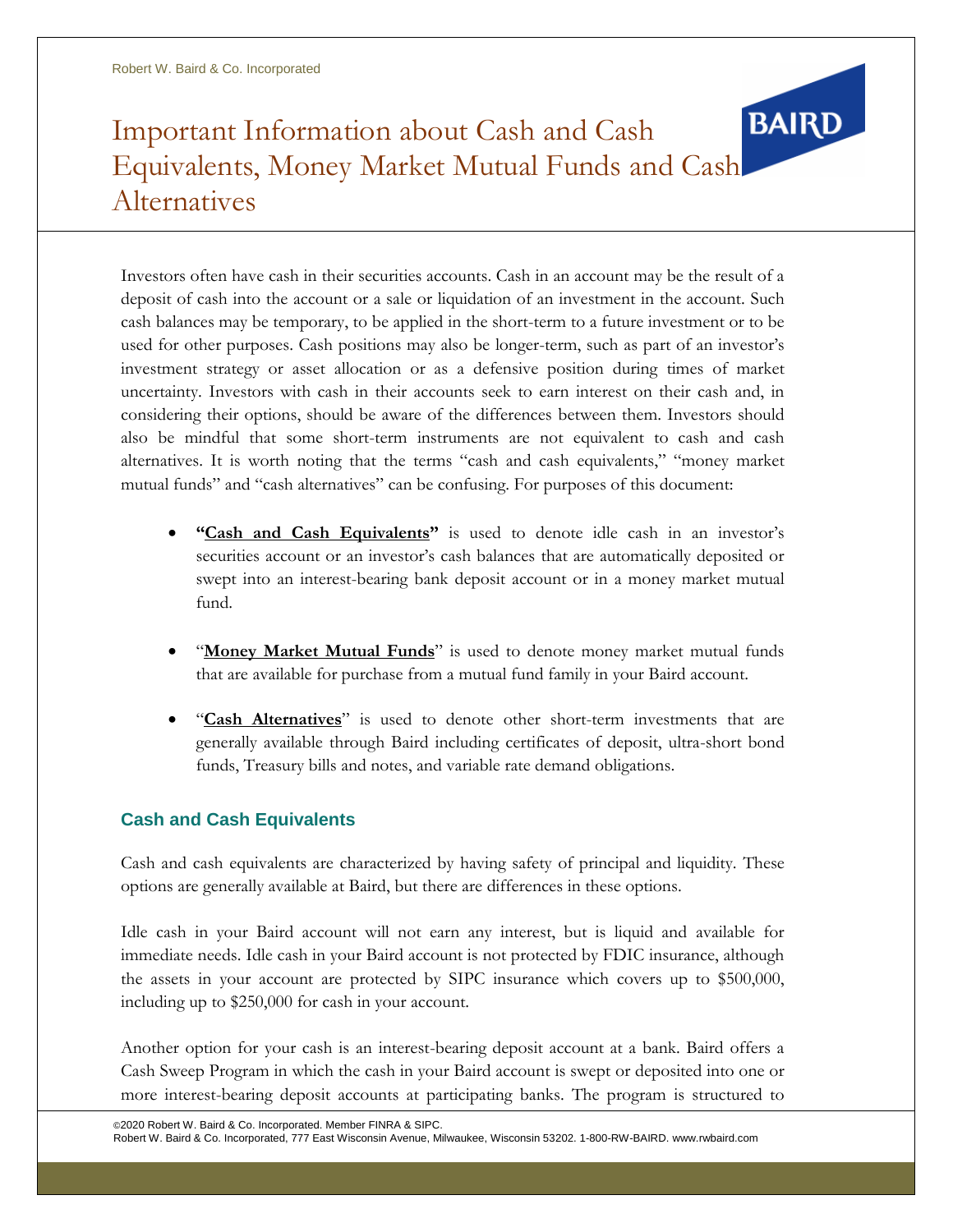## Important Information about Cash and Cash Equivalents, Money Market Mutual Funds and Cash Alternatives, *continued.*



enable clients to have their cash deposited into multiple banks, which increases the applicable FDIC insurance protection. FDIC insurance covers up to \$250,000 per depositor per bank for each account ownership category (or \$500,000 for joint accounts). By having multiple participating banks in the Cash Sweep Program, clients will have up to \$1,250,000 of FDIC insurance (or \$2,500,000 for joint accounts) on their cash. A deposit account at a bank, including the cash you have on deposit through Baird at the participating banks in the Cash Sweep Program, thus offers FDIC insurance protection, as well as immediate liquidity. In addition, a bank deposit account will pay interest. The interest rates on bank deposits through Baird's Cash Sweep Program are competitive with the rates that other broker-dealers offer through their sweep programs and are generally higher than the rate that you could obtain by opening a savings account on your own at one of the banks participating in the Cash Sweep Program. The Cash Sweep Program is designed to be used to earn interest and FDIC insurance on cash that is temporarily un-invested or awaiting other use. It is not intended to be used for longer-term allocations to use as part of a client's investment strategy, unless FDIC insurance protection is an important consideration. Money market mutual funds or other cash alternative investments that offer more attractive yields should be considered by clients when maintaining elevated levels of cash for longer periods of time, although these do not have an automatic sweep feature and therefore do not offer immediate liquidity.

Although most clients participating in Baird's Cash Sweep Program will have their cash swept into one or more interest-bearing, FDIC-insured bank deposit accounts, some will have different options. ERISA accounts (including retirement and other employee benefit plans, SEPs and SIMPLE IRAs) will have their cash swept into the Dreyfus General Government Securities Money Market Fund (GGDXX). In addition, clients with cash balances of more than \$1.25 million (or \$2.5 million for joint accounts) will have their cash in excess of those amounts swept into the Dreyfus General Government Securities Money Market Fund (GGDXX). Clients who have cash balances of \$5 million or more in Baird accounts that are treated by Baird as being within the same household may choose to have all or some of their cash swept into the Dreyfus Government Cash Management Fund Institutional Shares (DGCXX). It is important to note that these options are not FDIC insured.

**Baird receives compensation in connection with the Cash Sweep Program. Such compensation, which is generally based on client cash balances in the Cash Sweep Program and represents a significant amount (up to 2.00% of aggregate client balances in bank deposit accounts and up to 0.50% of aggregate client balances in money market mutual funds), presents a conflict of interest in that it gives Baird a financial incentive to have clients participate in the Cash Sweep Program and to maintain cash balances in the program. Clients with accounts that are charged an investment advisory fee will pay a fee on all of the assets in those accounts, including cash balances in the Cash Sweep Program, which means that Baird receives both the asset-based advisory fee on such cash balances and compensation under the Cash Sweep Program on such cash**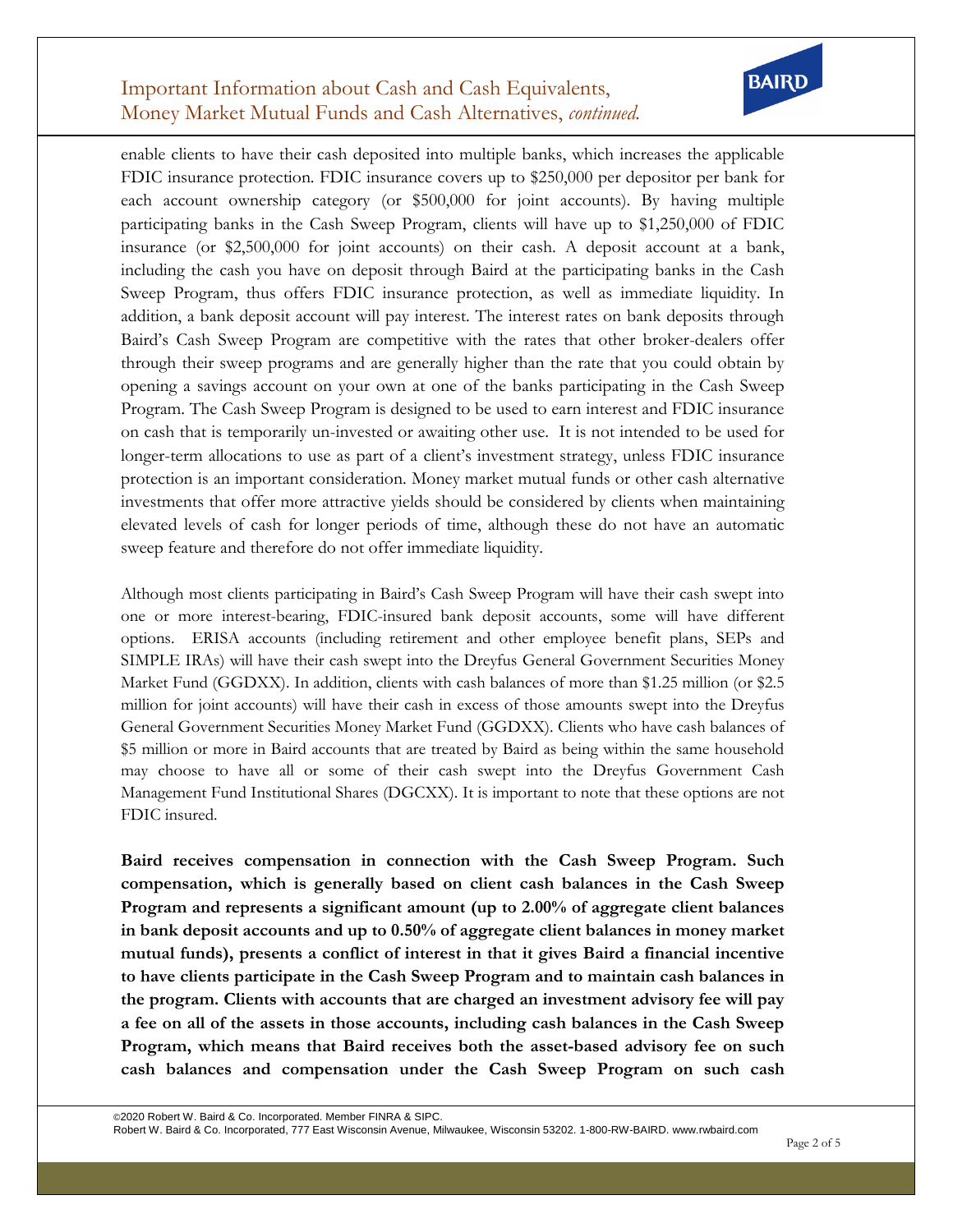

**balances. As a result, clients may choose to maintain their cash balances in a brokerage account in which there is not an asset-based fee.**

### **Money Market Mutual Funds**

Money market mutual funds offer another option for a cash-alternative investment. A variety of selected money market mutual funds are available for investment through Baird. Money market mutual funds typically offer a yield that is higher than the interest rate that can be earned on a bank deposit account. However, money market mutual funds do not provide FDIC insurance protection (although they, like other investments in an account at a broker-dealer, are subject to SIPC protection in the event of a failure of the broker-dealer). Money market mutual funds are considered to be liquid although an investor will have to sell shares of the fund in order to receive his or her money and that could take up to two days to process. Under applicable law, a money market mutual fund that is made available to individual retail investors must seek to maintain a stable price of \$1.00 per share. However, though unlikely, there is no guarantee that a money market mutual fund will actually be able to maintain a \$1.00 per share price and a fund's sponsor or adviser is not obligated to financially support the fund. Some money market mutual funds may also reserve the right to impose a liquidity fee (i.e., a fee on the sale of shares) or a redemption gate (a temporary suspension on redemptions). Money market mutual funds can have different investment strategies, while seeking a stable \$1.00 per share price. Some money market mutual funds may primarily invest in U.S. Treasury and other government and agency securities. Other money market mutual funds may primarily invest in short-term, high quality securities such as commercial paper, certificates of deposit, Yankee or Eurodollar obligations, repurchase agreements and bankers' acceptances. Some money market mutual funds seek income that is exempt from federal income tax and/or state income tax. Yields on money market mutual funds will vary from fund to fund based on the types of underlying investments they make.

### **Cash Alternatives (Other Short-Term Investments)**

Other short-term investments may be available but they should not be regarded as cash or cash equivalent investments. These other short-term investments may lack certain characteristics associated with cash and cash equivalents such as safety of principal or immediate liquidity, or may have their own unique features.

The types of short-term investments that are generally available through Baird include certificates of deposit, ultra-short bond funds, Treasury bills and notes, and variable rate demand obligations.

**Certificates of deposit**, like balances in bank deposit accounts are subject to FDIC insurance protection up to applicable limits. However, certificates of deposit have terms or stated maturity dates. This generally means that amounts cannot be withdrawn prior to maturity. CDs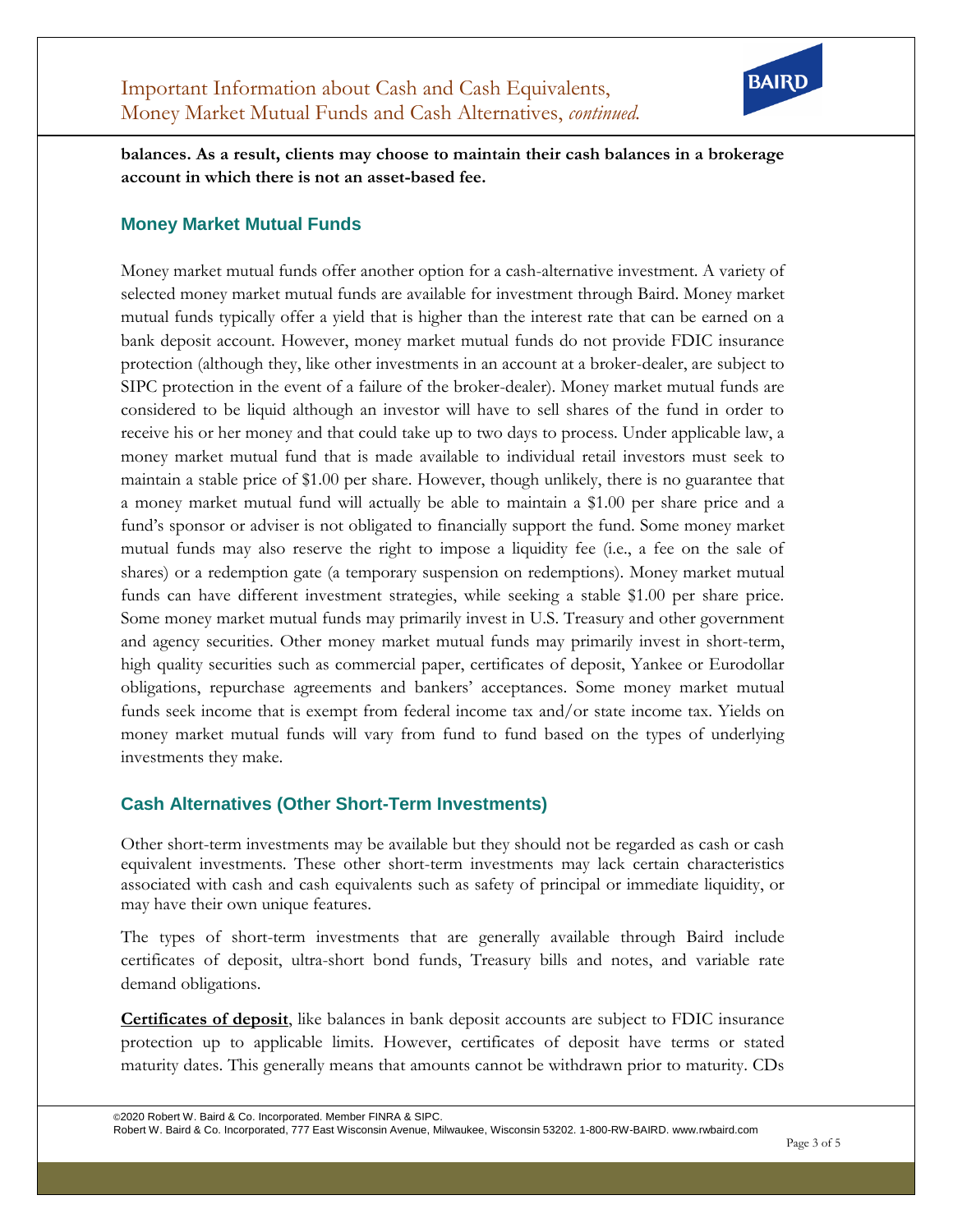# Important Information about Cash and Cash Equivalents, Money Market Mutual Funds and Cash Alternatives, *continued.*



purchased through Baird usually can be withdrawn prior to maturity but the price will be the current market price which may be lower than the principal amount or face amount of the certificate, or there may be penalties for early withdrawal. Fixed rate CDs pay interest at a set rate for the duration of the CD. This rate is usually higher than the interest rate available for a savings or other deposit account that does not a stated term or maturity, but if prevailing interest rates rise, the fixed rate will not change.

Some investors may purchase **ultra-short bond funds** as a short-term investment. Ultra-short bond funds are mutual funds. However, unlike money market mutual funds, ultra-short bond funds are not required to seek a stable price of \$1.00 per share, and the types of underlying investments often involve greater risk, and the maturities of such investments are generally longer, than the underlying investments of money market mutual funds. As a result, the price per share can fluctuate and investors could experience losses on their investments in ultra-short bond funds.

Investors may also consider purchasing **Treasury bills and notes**. Treasury bills and notes are U.S. Government debt obligations backed by the U.S. Treasury, so they do not involve credit or default risk. They are also regarded as liquid. Treasury bills have maturities of one year or less, and Treasury notes have maturities that range from one to 10 years. Treasury bonds have longer maturities. Treasury bills and notes are subject to interest rate risk, which increases as the maturity lengthens. As prevailing interest rates go up (or down), the value of the Treasury bill or note will decrease (or increase). Treasury bills and notes are purchased and sold in the secondary market, which may be at prices that exceed or are less than the face amount. Therefore, investors can lose money on an investment in Treasury bills or notes.

**Variable rate demand obligations (VRDOs)** are also offered through Baird, although their availability is limited. VRDOs are sometimes referred to as "put bonds" or "seven-day floaters." VRDOs are unsecured notes or debt obligations issued by corporate borrowers. Although they have long-term maturities, VRDOs pay interest at a short-term rate that is usually set on a weekly basis and can be tendered at par by the investor at any time generally on seven days' notice, giving them the characteristics of a short-term instrument. Baird as remarketing agent may purchase VRDOs that you want to sell instead of requiring you to tender and wait seven days. A VRDO is subject to the risk of default by the borrower/issuer. However, some VRDOs have a liquidity facility enabling investors to receive the tender price that is provided by a bank through a letter of credit, standby bond purchase agreement, line of credit, loan or similar instrument. In many cases, a letter of credit provided by a bank may also serve as a means of ensuring scheduled payments of principal and interest on VRDOs. Alternatively, some VRDOs may be insured as to the payment of principal and interest by an insurance company. VRDOs also generally have mandatory and optional redemption features, allowing the issuer to repurchase them at par. Investors should carefully consider the risks associated with VRDOs, which generally relate to default risk (the borrower's ability to pay interest and principal at maturity on a timely basis), price risk (market price fluctuation if you